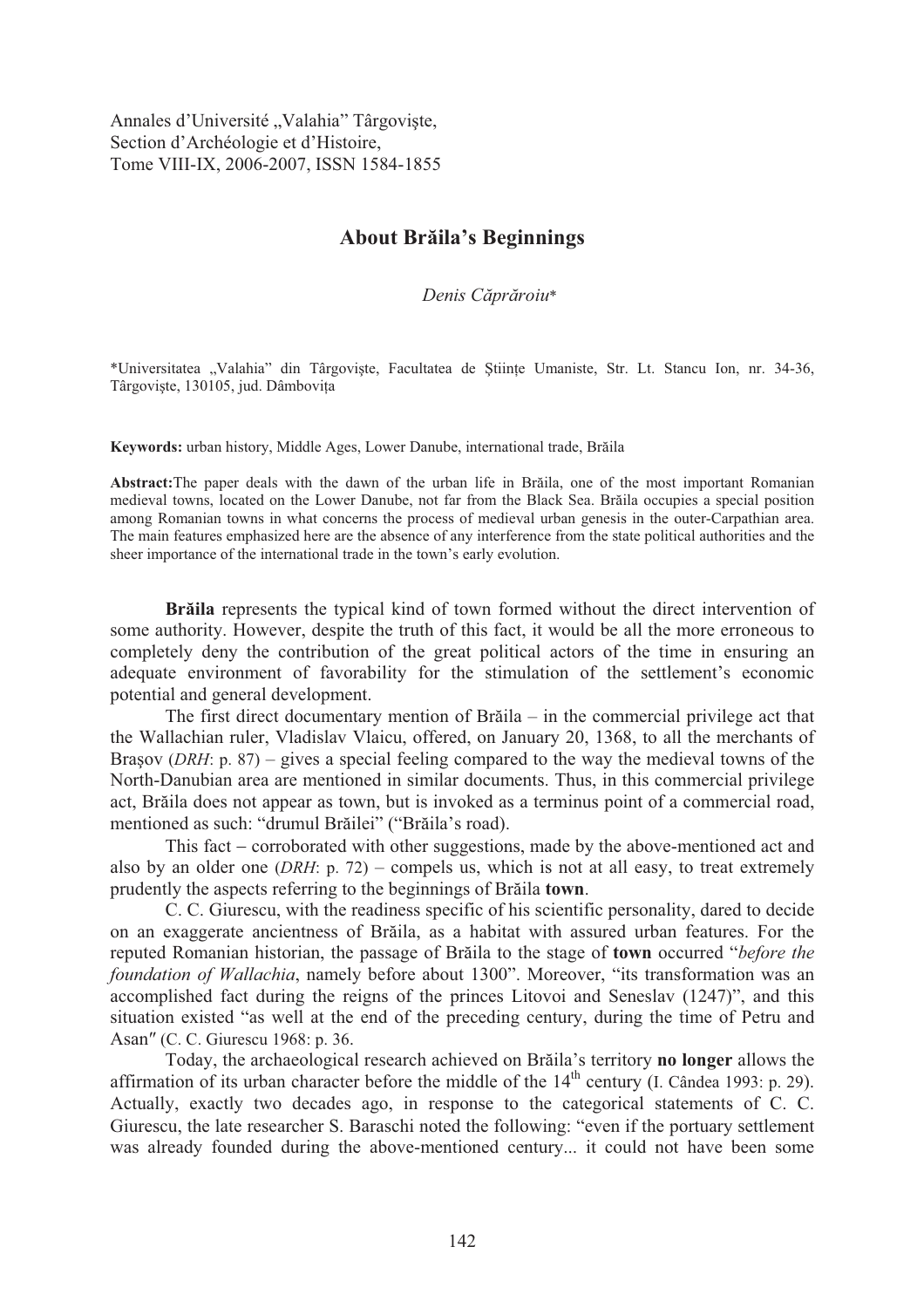significant port, as it was to become during he  $14<sup>th</sup>$  and the  $15<sup>th</sup>$  century, when the politicoeconomic circumstances changed" (S. Baraschi 1987, p. 221).

In fact, correlating the political events that marked the history of the Carpato-Danubian area by the middle of the  $14<sup>th</sup>$  century, with the indications offered by the two privilege acts emitted within an interval of just ten years (1358/1368), we will be able to carefully decipher the fundamental landmarks of this evolution.

A remarkable synthesis of the historical circumstances that favored the increase of the settlement from Brăila can be found at Papacostea, in the pages of one of his most inspired studies: "The settling of the Genovese at the mouths of the Danube as a dominant power and the effort of the Angevin royal power from Hungary to open a commercial connection with the Black Sea through its territories in the interest of its own trade and in order to assure its part in the benefit from the merchandise transit between the Occident and the Oriental world lay at the origin of the main Wallachian road, the one connecting Brasov to Brăila and from there to the entire Black Sea basin. In 1358, Louis d'Anjou creates a customs immunity area between Ialomita and Siret River, to the benefit of the merchants of Brasov, the main agents and beneficiaries of the new commercial itinerary; the following year a new stage of the Wallachian-Hunagarian conflict begins, in which an important role was held by the fight for the control of the road segment between Brasov and Brăila, and of course, for the territory it crossed. At the end of this conflict, during which Wallachia reaches its historical boundary in the east, completes its independence and endows itself with the institutions of an autonomous state, the commercial road from Brasov to Brăila was under Wallachia's control. In 1368, a significant moment in the long-term settlement of the relations between Walachia and Hungary, the privilege of the merchants from Brasov concerning their circulation and trade on Brăila's road is renewed, but not by Louis, as in 1358, but by Vlaicu. In the fight for the control of the segment between Brasov and the Lower Danube of the significant European continental road connecting Central Europe to the Black Sea, via Hungary and Transylvania, "Wallachia managed to make its right recognized" (S. Papacostea 1988: p. 200-201).

We have, therefore, two important documents, which have to be integrated, for their good understanding, both into Hungary's and Wallachia's general politics conditions and into the particular, mainly economic interests of the two parties.

Thus, the first document, that of 1358, appears, not at all by coincidence, during the very year when Louis d'Anjou managed to take away the possession of the Dalmatian coast from Venice, consequently opening Hungary's trade to the Adriatic Sea, by means of the merchants of Brasov and especially of Sibiu. This fact took place in the context of the conflict with *Serenissima* – who desperately demanded the control over Dalmatia – and of the Hungarian-Genovese alliance concluded precisely as a gesture of co-interest against the Venetians.

At the same time, on the second *front* of the same junction of politico-economic interests (in the area between the Carpathians and the mouths of the Danube) – under the favorable circumstances of the gradual Hungarian takeover of the control over the regions neighboring the river, at the expense of the Mongolian domination  $-$  there appears the possibility of opening an important commercial road connecting Central Europe, via Hungary and Brasov, to the black Sea basin, by means of the Genovese merchants who had recently settled in Chilia as well. This is, actually, the moment that marks the irrevocable fall of Vicina  $-$  abandoned, a year later, by its last metropolitan bishop  $-$  and the rise of the settlement situated on the right bank of Sfântu Gheorghe (a branch of the Danube River), namely Chilia, which was beginning to become a true bastion of the Genovese trade at the mouths of the Danube River.

But, just ten years before the moment when it was able to fully benefit of its participation to the great international trade **thanks to the agreement with** *Demetrius***, the**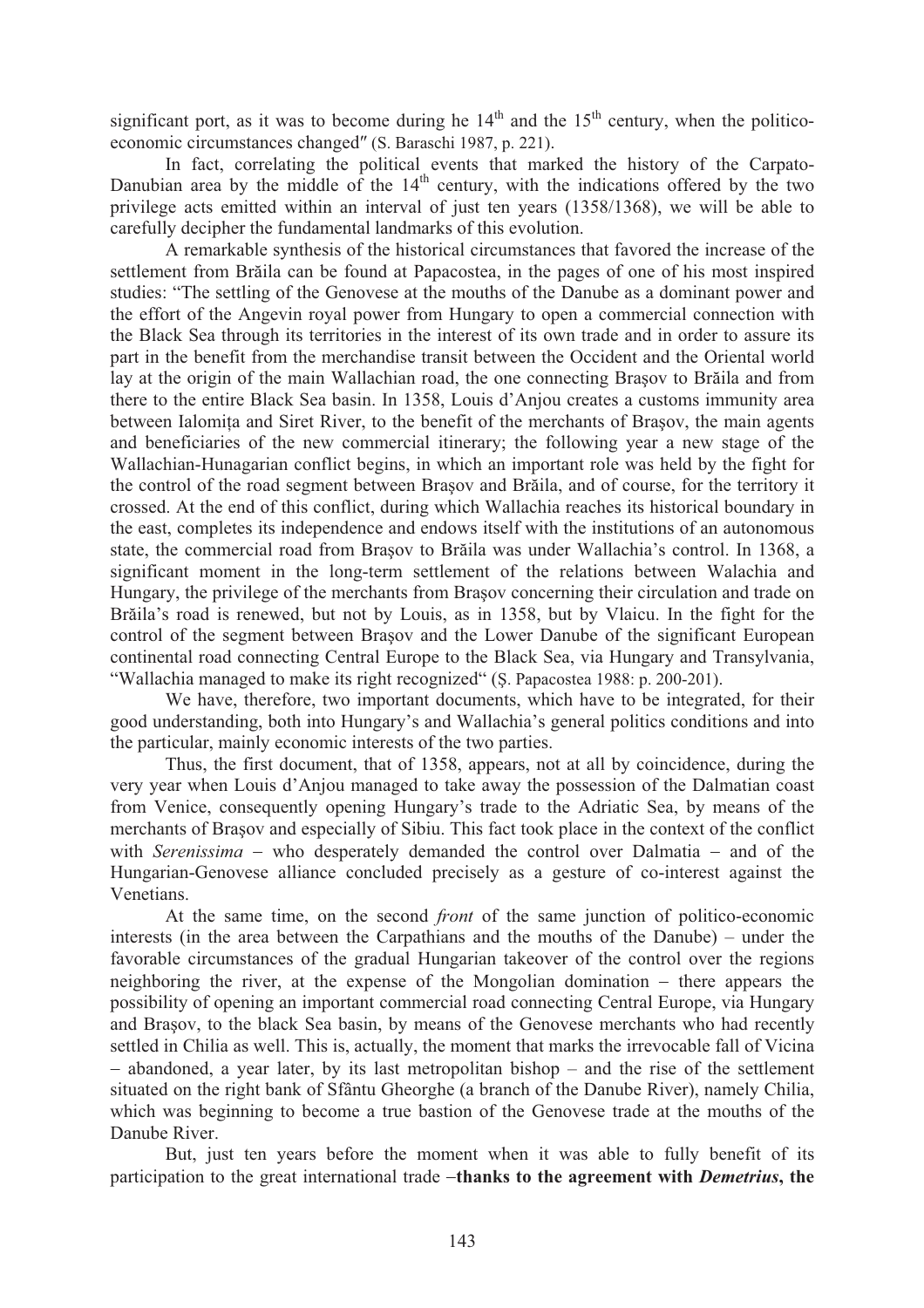**renown ruler of the "Tartar zones"** – Hungary had to content itself with the attempt, which proved to be half-failed as well, to open, in the *exclusive* favor of the merchants from Brasov, the road towards the market town from Brăila, via the Valley of Buzău. As S. Papacostea was right to notice, however firm Louis's assurances may have seemed, his actions had to face the determined opposition of the reigning prince Nicolae Alexandru, who could not allow anyone to take away his control over a trade road with such a significant potential.

Consequently, though the *transit* commerce in the direction of Brăila will be activated **on this occasion** – providing the necessary circumstances for an assured, yet discontinuous evolution, from a portuary market town towards a habitat with a higher status, namely urban, for Brăila –, the way the Angevin king wanted to instate his interests would determine major frictions between the two parties, culminating with the crisis from December, 1367, solved by the emission of the privilege act of January, 1368.

A careful analysis of this act subtly highlights realities that, in our opinion, have not yet been adequately underlined in the historiography dedicated to this problem!

*On the one hand*, the document does not guarantee at all, as it was stated, the exaggerate ancientness of the functioning of *Braila's road* and, implicitly, of the specific circumstances that ensured the growth of the portuary settlement from the left bank of the Danube. The fact that the document mentions the considerable ancientness, "*from our old men's time*" ("din bătrâni"), of the liberties enjoyed by the merchants of Brasov, liberties that Vladislav-Vlaicu promises to *keep*, refers to the liberties specific to **other commercial routes**, either of transit or local, used by merchants from times out of mind. Actually, the very fact that these routes are mentioned gives consistence, at least *quantitatively*, to the privilege act of 1368, with the specification "the lawful customs of yore" ("dreptelor vămi de demult"), inexistent as far as *Brãila's road* was concerned.

*On the other hand*, by virtue of the stipulations from the document under our attention, the economic activities related to this **new** commercial road, **recently** introduced, will no longer function only in favor of the merchants from Brasov  $-$  this, only in case it really used to happen *this way* at some point in time – even if, *de facto*, the privilege act had been drawn in the royal chancellery, and the reigning prince Vladislav-Vlaicu was only to approve and authenticate it. The formulation from the document  $-$  "when these merchants set out with their merchandises on the above-mentioned road of Brăila, to foreign countries, they will have to pay us the customs only once, **in Câmpulung**, not on their way out, but on their return" ("*când acești negustori purced cu mărfurile lor pe pomenita cale a Brăilei, spre țări str ine, vor fi datori s ne pl teasc numai o dat tricesima, la Câmpulung, nu la ducere, ci la întoarcere*") leaves no room for doubt concerning the exclusion of any previous functionality of the *illicit* attempts of going to Brăila through the Valley of Buzău, a fact that would have exempted the merchants of the "due" customs they had to pay in Câmpulung. On the contrary!

Moreover, beyond the temptation that determined most researchers to see in the mention of this very discussed *preferential* customs regime (*they will have to pay us the customs only once, in Câmpulung,*) the clearest sign of the imposition of the Angevin *suzerain*'s interests on his *vassal* from the south of the Carpathians, the reality is totally different. Not only did Vladislav-Vlaicu guarantee a *porto-franc* regime for Brăila, as it was already hypothesized (P. P. Panaitescu), a regime certainly advantageous for this habitat – solving at the same time the problems appeared in the relation with the Hungarian Kingdom, after 1358–, but the Wallachian ruler also proved, on this occasion, an extreme ability in finding a solution, favorable for himself, to the problem represented by the adequate management of the *transit* trade on Brăila's road.

We underlined the *transit* character of the trade of the merchants from Brasov on this route because understanding the circumstances that this type of commerce supposed, at the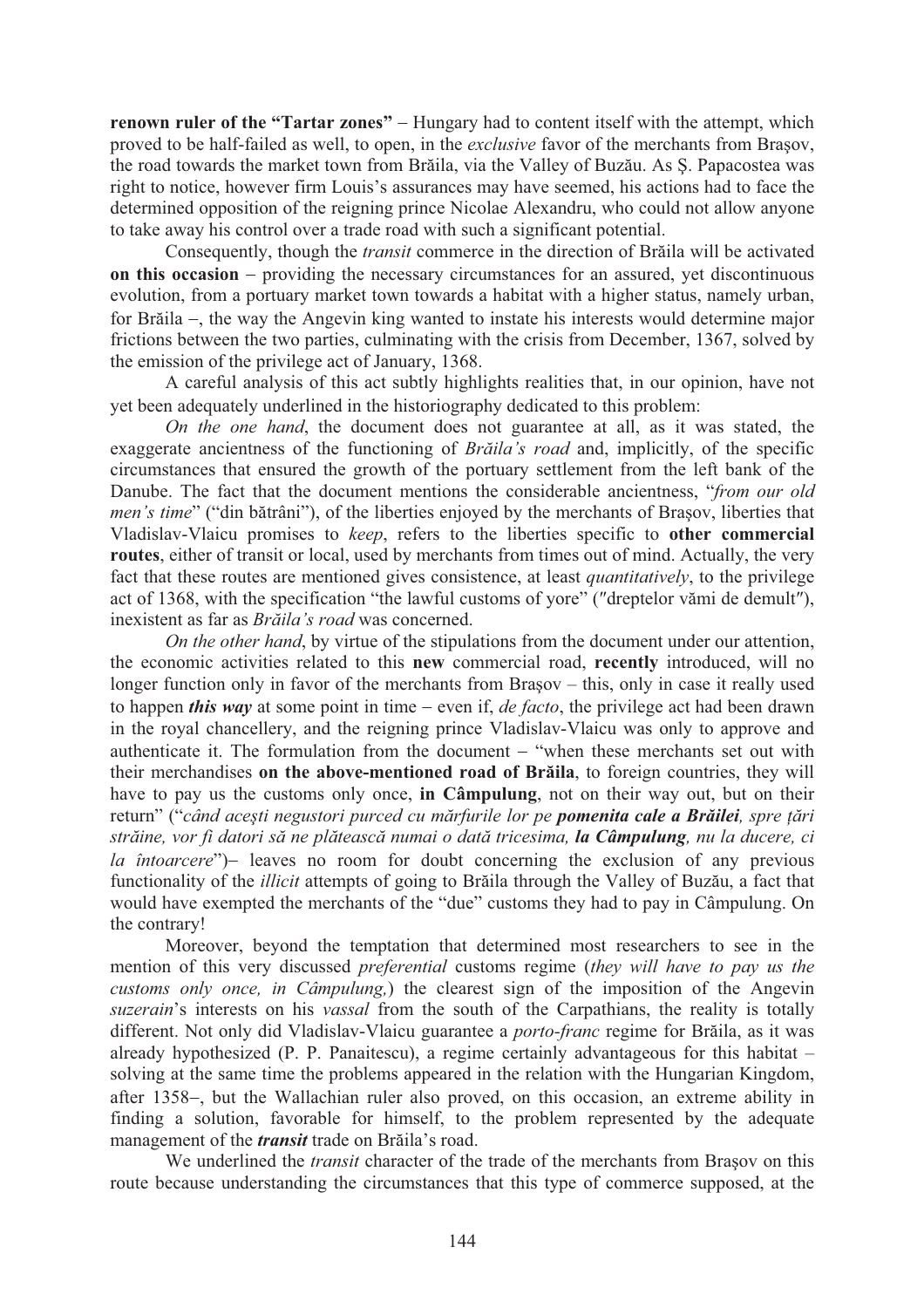epoch we refer to, represents the key to the whole range of problems concerning the so-called *compromise* accepted by Arges. Thus, the Wallachian ruler knew very well that, of the products the merchants had with them on the road of Brăila, the really valuable ones, on which they could obtain consistent customs, were the Oriental merchandises, *taken over* from Brăila and transited *towards* Brașov, via Câmpulung<sup>1</sup>. That is why he will content himself with the customs paid in Câmpulung, "*not on their way out, but on their return*".

This is the context in which the modest fishermen settlement from Brăila, endowed with a portuary market that would stimulate its economic potential, starts  $-$  timidly, beginning with 1358, and in an accelerated rhythm during the following decennia  $-$  to acquire, thanks to the international transit commerce evoked above, those urban characteristics that allow it to be included among the Romanian medieval towns *formed* towards the end of the 14<sup>th</sup> century, in the extra-Carpathian area.

To all these, we will only add one more remark: since its beginnings, Brăila's evolution depended on the moments when Hungary's access to the great Genovese trade, supported by Chilia, was blocked. We notice, consequently, that *Braila's road* was activated in 1358, when the Hungarian Kingdom had not succeeded, despite the progresses acquired, to penetrate deep enough in the regions from the north of the Delta, which would have ensured its access to the commerce that took place through Chilia.

The zone was still under the Mongolians' control, and only in 1368, thanks to the agreement with *Demetrius*, was the Angevin monarch able to guarantee the merchants of Brasov an undisturbed passage to Bugeac. It is not a coincidence that immediately after this event, under the assurances offered by this interesting commercial alliance, Louis dared to attack Vladislav-Vlaicu, though the Wallachian ruler had accepted, at the beginning of the same year, the conditions stipulated in the privilege act offered to the merchants of Brasov.

Under these circumstances, Brăila will have a slow evolution, especially during the first years of its "awakening". This fact is confirmed as well by the remarks of the notary Antonio di Ponzò (1360-1361), in whose pages the portuary settlement situated on the left bank of the Danube had not yet found its place. However, what saved it, during the years of tough concurrence coming from Chilia, from the viewpoint of the great international commerce, was its quality of significant fishing center, highlighted by numerous documents of that epoch<sup>2</sup>.

 $\overline{a}$ 

<sup>&</sup>lt;sup>1</sup> The fact is confirmed, a bit later, by Johann Schiltberger  $-$  a participant to the failed Nicopol crusade (1396) –, who, crossing Wallachia, saw "a town named Brăila (*Uebereyl*)", where "**the vessels and ships on which the merchants bring merchandises from the pagans lie**" (*C l tori str ini despre tările române* / Foreign Travelers on the Romanian Countries, vol. I, p. 30).

<sup>2</sup> Alexandru cel Bun himself, in the famous privilege act he gave to the merchants of Liov (1408), mentions the sum and the place where the customs to be paid by the merchants that went "**to Braila,** for fish" (M. Costăchescu 1932: p. 635-636).